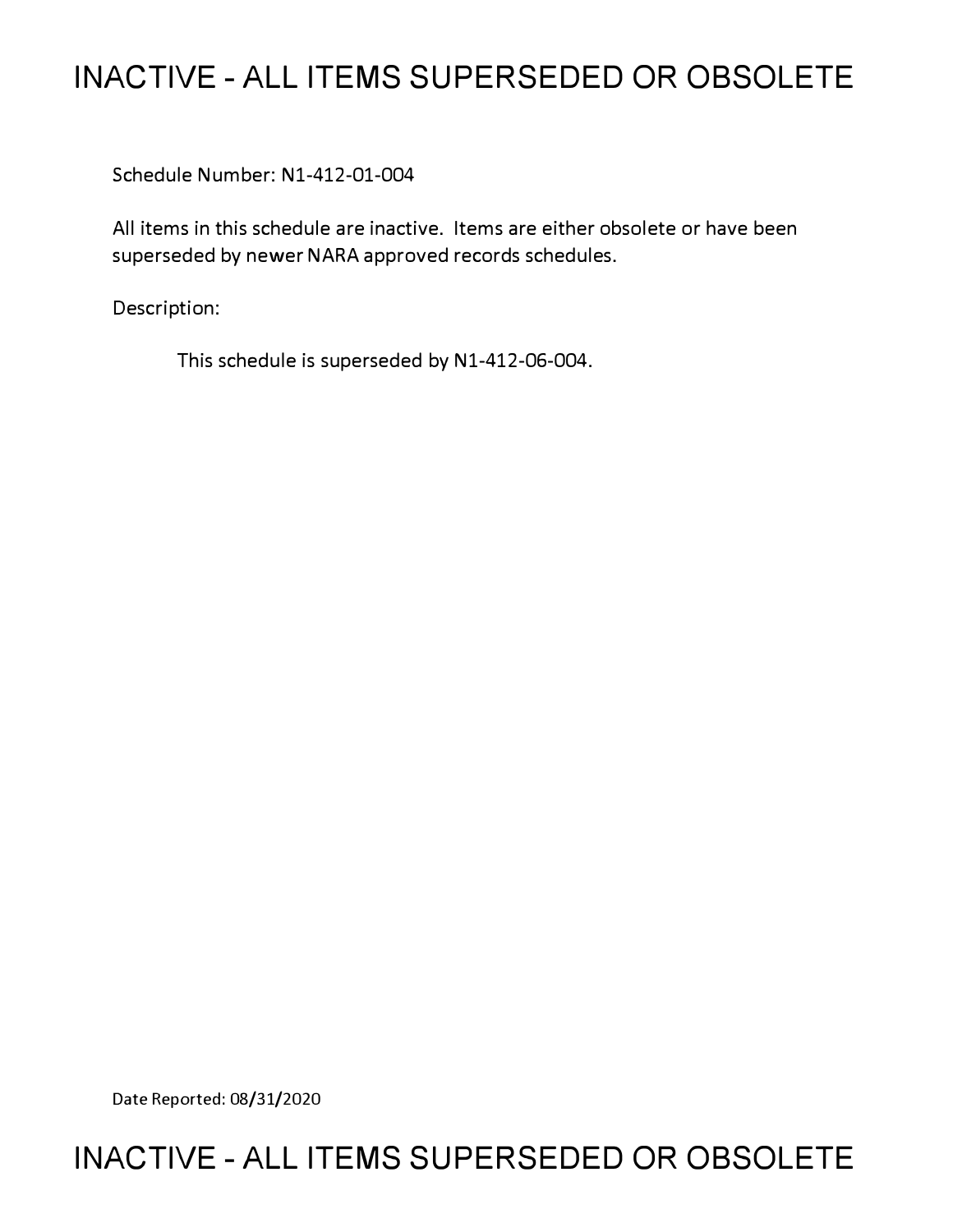|                                                            | <b>REQUEST FOR RECORDS DISPOSITION AUTHORITY</b>                                                                                                                                                                                             | LEAVE BLANK (NARA use only)<br><b>JOB NUMBER</b>                                                                                                                                                                          |                                          |                                      |
|------------------------------------------------------------|----------------------------------------------------------------------------------------------------------------------------------------------------------------------------------------------------------------------------------------------|---------------------------------------------------------------------------------------------------------------------------------------------------------------------------------------------------------------------------|------------------------------------------|--------------------------------------|
|                                                            | (See Instructions on reverse)                                                                                                                                                                                                                | $\frac{1}{\text{DATE RECEIVED}}$                                                                                                                                                                                          |                                          |                                      |
|                                                            | TO: NATIONAL ARCHIVES and RECORDS ADMINISTRATION (NIR)<br>WASHINGTON, DC 20408                                                                                                                                                               | $10 - 27 - 00$                                                                                                                                                                                                            |                                          |                                      |
| 1. FROM (Agency or establishment)                          |                                                                                                                                                                                                                                              |                                                                                                                                                                                                                           | NOTIFICATION TO AGENCY                   |                                      |
|                                                            | <b>Environmental Protection Agency</b>                                                                                                                                                                                                       |                                                                                                                                                                                                                           |                                          |                                      |
|                                                            | 2. MAJOR SUBDIVISION                                                                                                                                                                                                                         | In accordance with the provisions of $44$<br>U.S.C. 3303a the disposition request,<br>including amendments, is approved except<br>for items that may be marked "disposition<br>not approved" or "withdrawn" in column 10. |                                          |                                      |
| Office of Research and Development<br>3. MINOR SUBDIVISION |                                                                                                                                                                                                                                              |                                                                                                                                                                                                                           |                                          |                                      |
|                                                            |                                                                                                                                                                                                                                              |                                                                                                                                                                                                                           |                                          |                                      |
|                                                            | 4. NAME OF PERSON WITH WHOM TO CONFER<br>5. TELEPHONE                                                                                                                                                                                        |                                                                                                                                                                                                                           | <b>DATE</b>                              | <b>ARCHIVIST OF THE UMTED STATES</b> |
|                                                            | Chris O'Donnell, Agency Records Officer                                                                                                                                                                                                      | 202-260-1324                                                                                                                                                                                                              | $48 - 03$                                |                                      |
|                                                            |                                                                                                                                                                                                                                              |                                                                                                                                                                                                                           |                                          |                                      |
|                                                            | <b>6. AGENCY CERTIFICATION</b>                                                                                                                                                                                                               |                                                                                                                                                                                                                           |                                          |                                      |
|                                                            | I hereby certify that I am authorized to act for this agency in matters pertaining to the disposition of its records<br>and that the records proposed for disposal on the attached $\frac{3}{2}$ page(s) are not now needed for the business |                                                                                                                                                                                                                           |                                          |                                      |
|                                                            | of this agency or will not be needed after the retention periods specified; and that written concurrence from                                                                                                                                |                                                                                                                                                                                                                           |                                          |                                      |
| Agencies,                                                  | the General Accounting Office, under the provisions of Title 8 of the GAO Manual for Guidance of Federal                                                                                                                                     |                                                                                                                                                                                                                           |                                          |                                      |
|                                                            | is not required;                                                                                                                                                                                                                             | is attached; or                                                                                                                                                                                                           | has been requested.                      |                                      |
| <b>DATE</b>                                                | SIGNATURE OF AGENCY REPRESENTATIVE                                                                                                                                                                                                           | <b>TITLE</b>                                                                                                                                                                                                              |                                          |                                      |
|                                                            | Aria O'Donell                                                                                                                                                                                                                                |                                                                                                                                                                                                                           |                                          |                                      |
| 10/25/00                                                   |                                                                                                                                                                                                                                              |                                                                                                                                                                                                                           | <b>Agency Records Officer</b>            |                                      |
| $\overline{7}$                                             |                                                                                                                                                                                                                                              |                                                                                                                                                                                                                           | 9. GRS OR                                | 10 ACTION                            |
| <b>ITEM</b><br>NO.                                         | 8. DESCRIPTION OF ITEM AND PROPOSED DISPOSITION                                                                                                                                                                                              |                                                                                                                                                                                                                           | <b>SUPERSEDED</b><br><b>JOB CITATION</b> | <b>TAKEN (NARA</b><br>USE ONLY)      |
|                                                            |                                                                                                                                                                                                                                              |                                                                                                                                                                                                                           |                                          |                                      |
|                                                            |                                                                                                                                                                                                                                              |                                                                                                                                                                                                                           |                                          |                                      |
|                                                            | See attached U.S. EPA Records Schedule 720.                                                                                                                                                                                                  |                                                                                                                                                                                                                           |                                          |                                      |
|                                                            |                                                                                                                                                                                                                                              |                                                                                                                                                                                                                           |                                          |                                      |
|                                                            |                                                                                                                                                                                                                                              |                                                                                                                                                                                                                           |                                          |                                      |
|                                                            |                                                                                                                                                                                                                                              |                                                                                                                                                                                                                           |                                          |                                      |
|                                                            |                                                                                                                                                                                                                                              |                                                                                                                                                                                                                           |                                          |                                      |
|                                                            |                                                                                                                                                                                                                                              |                                                                                                                                                                                                                           |                                          |                                      |
|                                                            |                                                                                                                                                                                                                                              |                                                                                                                                                                                                                           |                                          |                                      |
|                                                            |                                                                                                                                                                                                                                              |                                                                                                                                                                                                                           |                                          |                                      |
|                                                            |                                                                                                                                                                                                                                              |                                                                                                                                                                                                                           |                                          |                                      |
|                                                            |                                                                                                                                                                                                                                              |                                                                                                                                                                                                                           |                                          |                                      |
|                                                            |                                                                                                                                                                                                                                              |                                                                                                                                                                                                                           |                                          |                                      |
|                                                            |                                                                                                                                                                                                                                              |                                                                                                                                                                                                                           |                                          |                                      |
|                                                            |                                                                                                                                                                                                                                              |                                                                                                                                                                                                                           |                                          |                                      |
|                                                            |                                                                                                                                                                                                                                              |                                                                                                                                                                                                                           |                                          |                                      |
|                                                            |                                                                                                                                                                                                                                              |                                                                                                                                                                                                                           |                                          |                                      |
|                                                            |                                                                                                                                                                                                                                              |                                                                                                                                                                                                                           |                                          |                                      |
|                                                            |                                                                                                                                                                                                                                              |                                                                                                                                                                                                                           |                                          |                                      |
|                                                            |                                                                                                                                                                                                                                              |                                                                                                                                                                                                                           |                                          |                                      |
|                                                            |                                                                                                                                                                                                                                              |                                                                                                                                                                                                                           |                                          |                                      |
|                                                            | nwcs<br>$\mathscr{C}$                                                                                                                                                                                                                        |                                                                                                                                                                                                                           |                                          |                                      |

 $\mathcal{X}(\mathcal{B})=\mathcal{B}(\mathcal{B})=\mathcal{B}$ 

 $\ensuremath{\text{NWML}}$ 

 $\bar{\mathbf{z}}$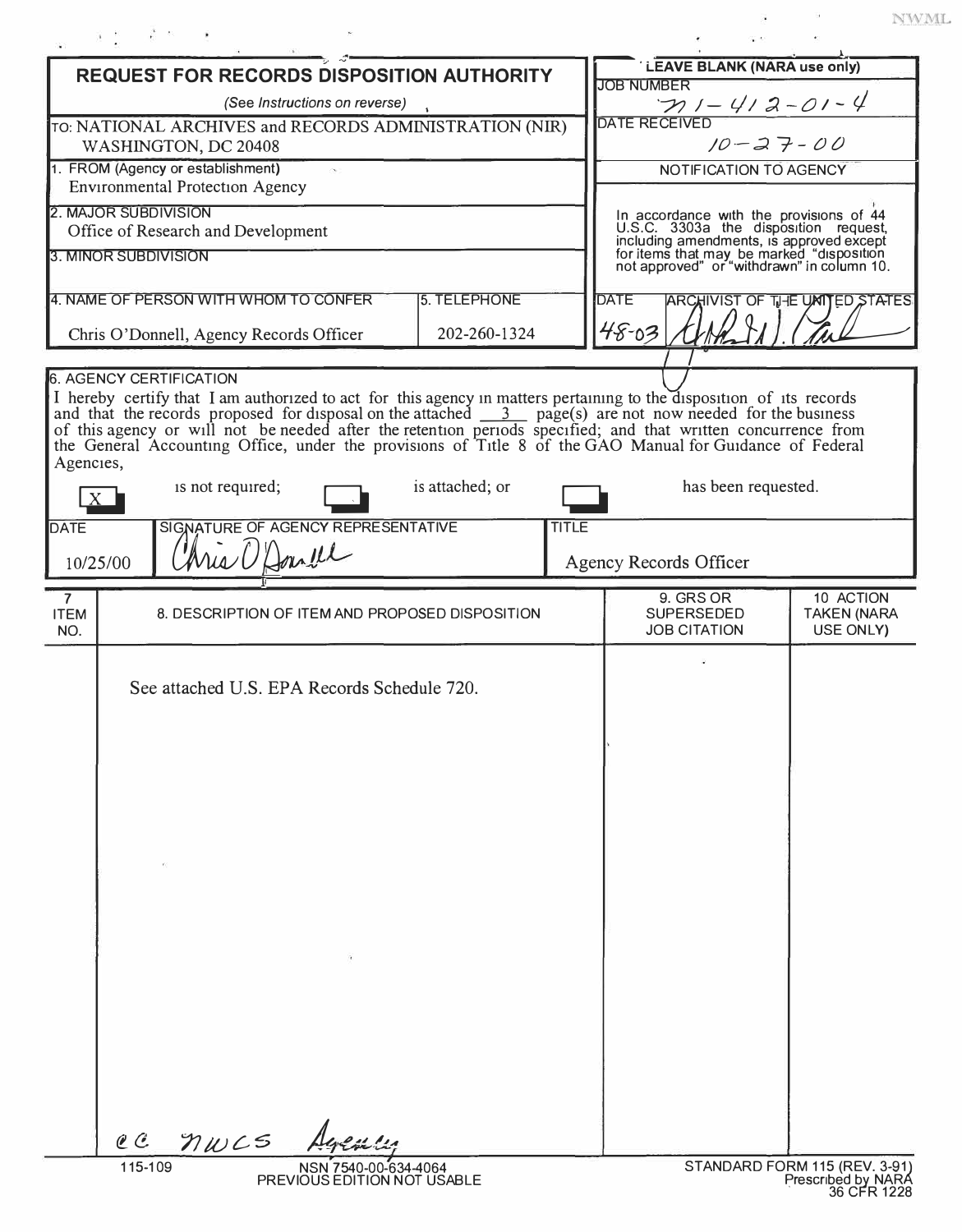## DRAFT OF 12/1/00

NWML

# **U.S. EPA RECORDS SCHEDULE**

**SERIES TITLE:** Aerial Photographs

**PROGRAM:** Research and Development

**EPA SERIES NO:** 720

 $\sim$   $\sim$   $\sim$ 

**AGENCY FILE CODE:** AUDV 720

**NARA DISPOSAL AUTHORITY:** Nl-412-01-4 (Use this number to retire records to the FRC)

A.

**APPLICABILITY:** Environmental Photographic Interpretation Center

*IDENTIFYING INFORMATION:*  **DESCRIPTION:** The aerial photographic collection consists of:

a. Photographs acquired from various sources such as NOAA and USGS, as well as those taken for EPA as part of overflight of sites being studied. Photographs are in roll and cut frames. The collection consists of over 150,000 frames of imagery dated from 1930 to the present.

b. Analytical reports consisting of approximately 6,000 photo analysis reports, including aerial prints as well as overlays.

c. Indexes.

**ARRANGEMENT:** Arranged numerically by project number.

**TYPE OF RECORDS: SPECIFIC RESTRICTIONS:**  Photographs, reports, data

**MEDIUM: VITAL RECORD:** Paper, photographs, electronic

 $\pmb{\lambda}$ 

**FUNCTIONS SUPPORTED:**  Program operations

**SPECIFIC LEGAL REQUIREMENTS:**  None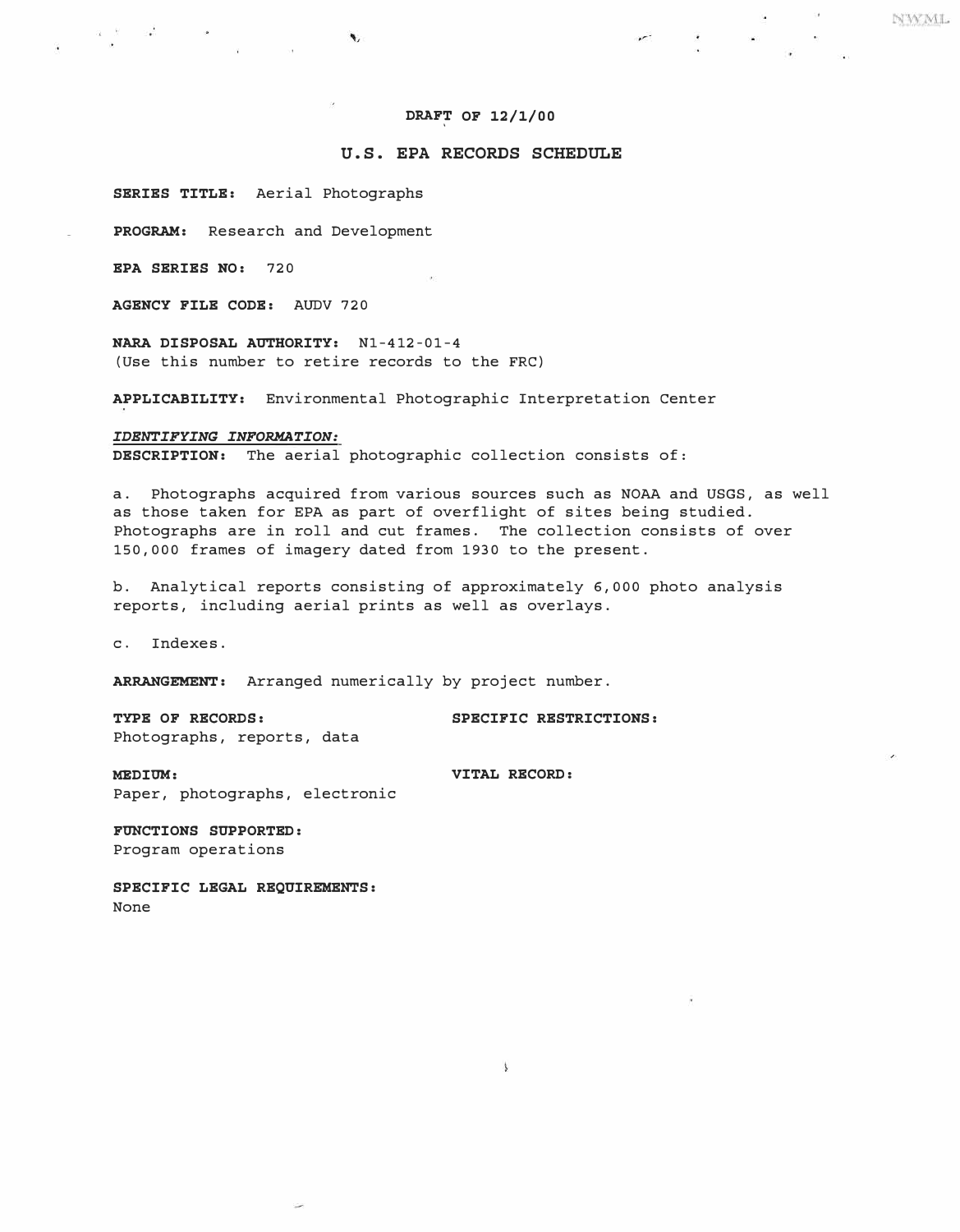### *EPA SERIES NO. 720*

공간의 2011 - 10

*DISPOSITION INFORMATION:*  **FINAL TO FREE PERMITTED:** a. Permanent b (l) . Record copy: Permanent Yes (2) . Electronic version created with electronic mail and word processing systems: Disposable No C (1) Record copy: Permanent Yes

(2) Electronic version created with electronic mail and word processing systems: Disposable No

*FILE BREAK INSTRUCTIONS:* Break file at the end of the project.

#### *DISPOSITION INSTRUCTIONS:*

a. Keep inactive materials in office 5 years after file break, then retire to FRC. Transfer to the National Archives 30 years after file break.

b (l) . Keep inactive materials in office 5 years after file break, then retire to FRC with item a. Transfer to the National Archives 30 years after file break.

(2) . Delete when record copy is generated or when no longer needed for reference or updating.

c (l) . Keep inactive materials in office 5 years after file break, then retire to FRC with item a. Transfer to the National Archives 30 years after file break.

(2). Delete when record copy is generated or when no longer needed for  $\check{ }$ reference or updating.

## *APPLICATION GUIDANCE:*

*REASONS FOR DISPOSITION:* Records are used to support all EPA programs. Photographs are visual images of the surface of the earth which may have enduring historical value.

*AGENCY-WIDE GUIDANCE:* Copies of aerial photographs maintained in other offices as part of a related series (e.g., Superfund remedial site files) , are to be retired according to the disposition requirements of the related series. Reference copies may be destroyed when no longer needed to support current activities.

*PROGRAM OFFICE GUIDANCE/ DESCRIPTIVE INFORMATION:* 

*CUSTODIAL INFORMATION:* 

 $-0.0001$